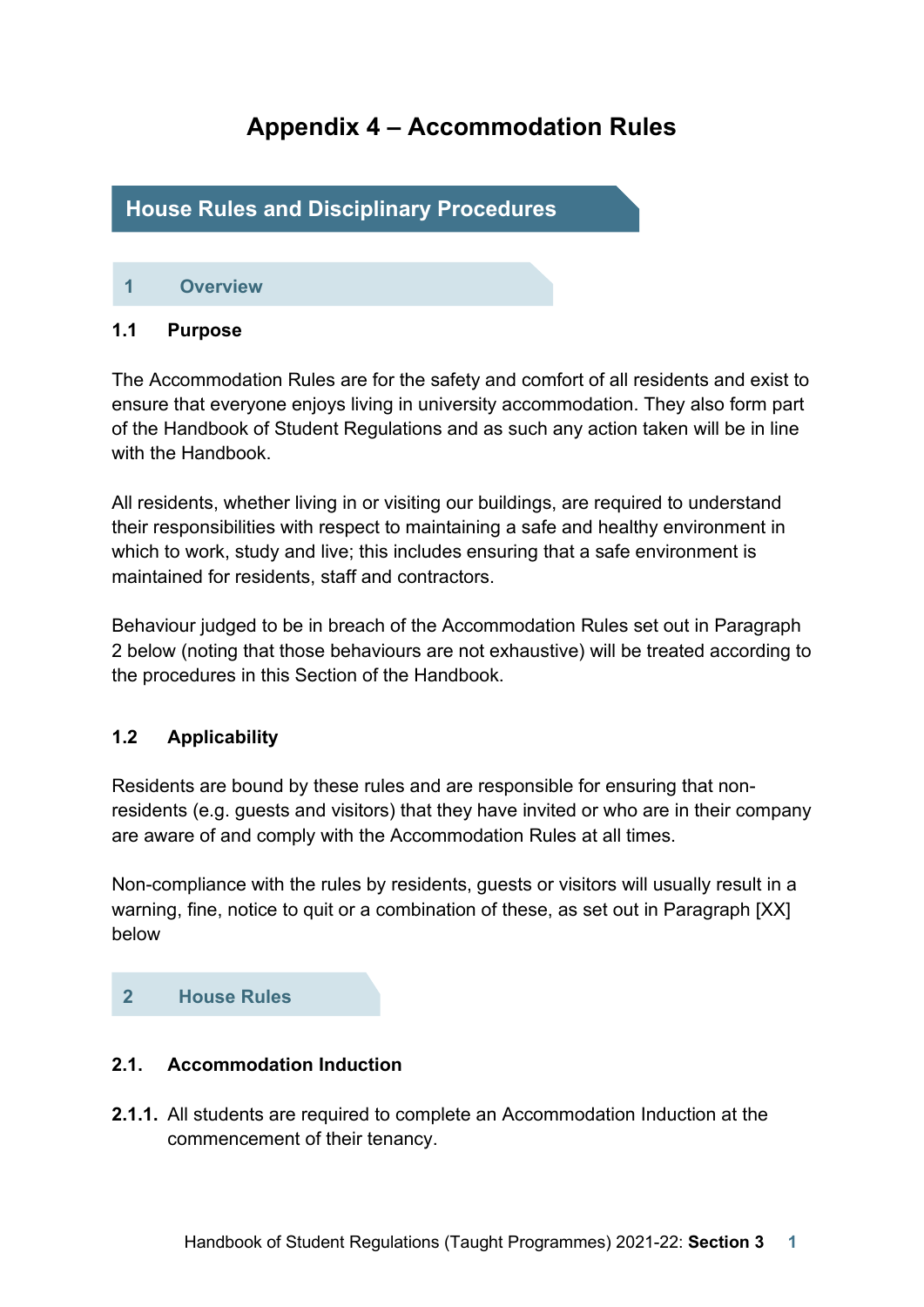## **2.2 Fire Safety**

- **2.2.1** Cooking, in any form, is not permitted in bedrooms except in self-contained studio accommodation.
- **2.2.2** You must respond to fire alarms by following the accommodation fire safety rules and vacating the building. Do not re-enter the building until you are informed it is safe to do so.
- **2.2.3** Keep all fire doors closed. Fire doors must not be propped open.
- **2.2.4** Do not interfere with any fire safety equipment, or activate a fire alarm call point without good reason.
- **2.2.5** Do not bring, store or use potentially dangerous items which could cause a fire e.g. candles, heaters and unsafe cooking equipment. See paragraph 2.4 - Electrical Safety below for permitted exceptions to this rule.
- **2.2.6** Cooking must be checked and attended at all times.
- **2.2.7** Emergency exits are to be used only in an emergency.
- **2.2.8** Emergency exits must not be blocked.
- **2.2.9** Furniture and appliances, including domestic appliances (e.g. heaters, cookers and fridges etc.) must not be brought into residences.

## **2.3 Smoking**

**2.3.1** Smoking and vaping are not permitted inside, and outside are only permitted in areas designated by the University

## **2.4 Electrical Safety**

- **2.4.1.** All electrical appliances must be used safely, so as to prevent the risk of fire, electrocution or any other injury
- **2.4.2**. Only electrical appliances that are fitted with fused plugs e.g., hair dryers, shavers, irons and straighteners may be used in accommodation buildings.
- **2.4.3** All residents must attend the electrical testing open sessions, which are held in each accommodation building, where appliances will be tested for electrical safety. Staff will remove unsafe items as a matter of course throughout the year.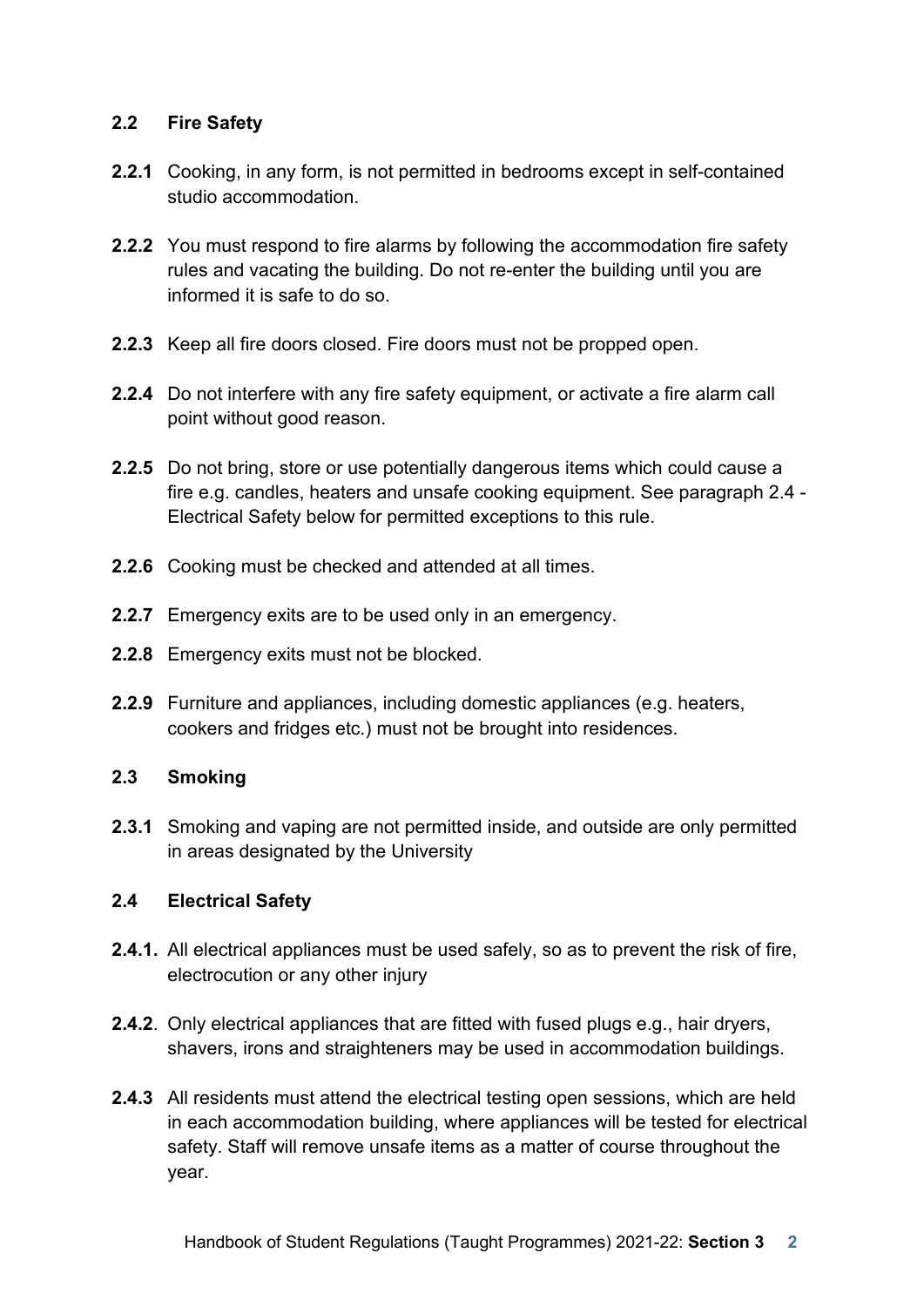## **2.5 Health, Safety and Wellbeing**

- **2.5.1.** Students have a responsibility to act in the interests of the health, safety and wellbeing of themselves, other students, staff and contractors whilst they are onsite of any University Accommodation and must comply with relevant public health legislation and guidance issued by the Government or Local Authority
- **2.5.2.** Students are also required to comply with any additional procedures reasonably imposed by the University in the interest of maintaining the health, safety and wellbeing of students, staff and contractors.

#### **2.6. Noise and Nuisance**

- **2.6.1** Residents must not engage in any behaviour constituting a nuisance or annoyance or interfering with the quiet and comfort of other residents, users of neighbouring property or members of the local community
- **2.6.2.** Residents are not to make unreasonable noise at any time and in particular between the hours of 11.00pm and 8.00am. Noise that would disturb other residents should not be audible outside the room in which the noise is being made. Please note: discretion is given to the Building Management Teams during Exam Periods, to manage as appropriate.

#### **2.7. Non-residents and Security**

- **2.7.1.** Residents must not allow unauthorised persons to enter the building. If a suspicious person is spotted, then residents should contact security immediately.
- **2.7.2.** Any visitor authorised by a resident is permitted to stay for a maximum of two nights in any seven.
- **2.7.3.** If the resident allows any visitors onto the premises who the University considers unsuitable, those visitors may be requested to leave the premises permanently and not return.

#### **2.8 Damage**

- **2.8.1**. Residents must not in any way damage, remove or misuse any part of the premises, its furnishings, fixtures, fittings, decoration or equipment.
- **2.8.2.** Users of the building are prohibited from undertaking any intrusive works e.g. do not make a hole in the wall (please use the noticeboards provided), or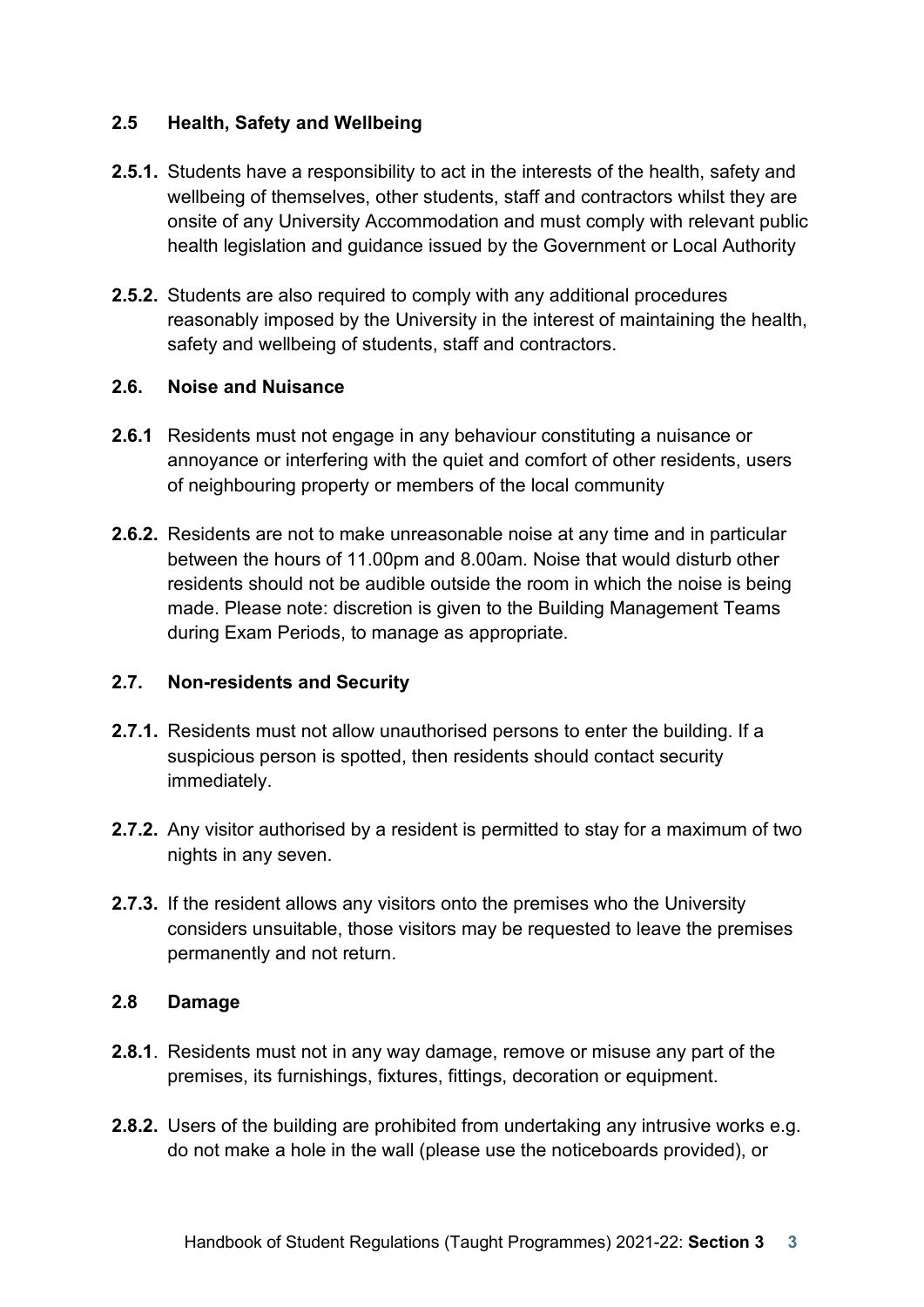drive any nail, screw or other article into any part of the building or affix any placard or other object to any part of the building.

**2.8.3.** Damage charges may be applied as described in Annexe 1 of these rules

#### **2.9. Security of Keys**

**2.9.1** Residents are responsible for the security of their own keys, access fobs and passes, persistent security call outs for residents who are "locked out" may result in a charge as described in Annexe 1 of these rules.

#### **2.10 Pets**

**2.10.1** Pets/animals are not to be kept on the premises or in any part of the accommodation. Registered assistance dogs are the exception and special arrangements will be made.

#### **2.11 Offensive Material**

**2.11.1** Any material deemed to be offensive or causing offence is not permitted to be displayed in any accommodation building, and will be removed wherever found.

#### **2.12. Staff/Contractors Co-operation**

**2.12.1** Residents are to give access to University and Sodexo staff and also authorised contractors, carrying out their duties. Reasonable notice will always be given of a visit, wherever practicable.

#### **2.13. Dangerous and Abusive Behaviour**

- **2.13.1** Behaviour that is dangerous, whether malicious or as an intended prank, is not permitted. This includes careless, thoughtless or malicious actions that place other people in danger
- **2.13.2.** Behaviour towards other students, University and Sodexo staff, authorised contractors and visitors, which falls within the University's Unacceptable Behaviour Policy, may be deemed to be misconduct.
- **2.13.3.** Where behaviour and/or any misconduct is deemed to be of such a serious nature or concern, this will be referred into the University Serious Welfare Team for consideration in line with the Section 17 of the Handbook of Student Regulations (Precautionary Action on the Basis of Duty of Care)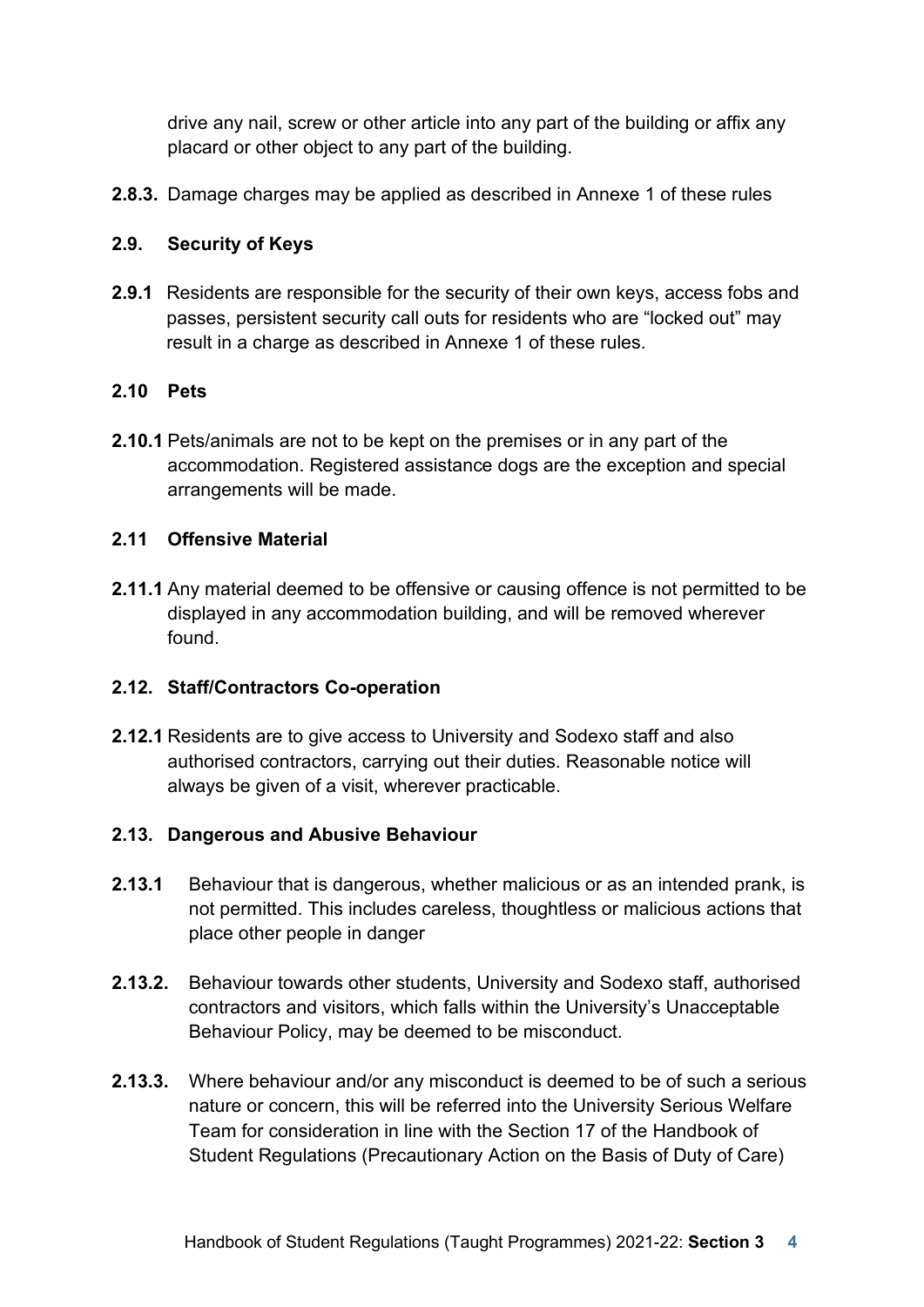## **2.14 Drugs**

**2.14.1** The storage, use or supply of drugs, drugs paraphernalia and legal/illegal highs is not permitted in any accommodation building and police will be involved if use/supply of any such items is discovered. All accommodation buildings may be subject to routine visits from local police force which may include the K9 Unit.

#### **2.15 Dangerous Items**

**2.15.1** Any item or substance that is illegal, or could cause harm and is inappropriate to a residential environment, or is intended to inflict harm, is prohibited.

#### **2.16 Criminal Activity**

**2.16.1** If residents commit an offence, which may cause the University to consider the resident to be an unsuitable tenant, they may be required to leave the accommodation permanently, and the relevant Notices to Quit will be served. This rule applies to offences committed either on or off University premises.

## **3 Disciplinary Procedures**

#### **3.1 Overview**

- **3.1.1** If any student is alleged to have acted in breach of the rules outlined in paragraph 2 above, action may be initiated in accordance with Section 3.6 of the Handbook of Student Regulations – Procedure for Dealing with Allegations of Misconduct.
- **3.1.2** If at any point in the disciplinary process it becomes apparent to the University that the student is on a professional programme and their 'fitness to practise' may have been compromised, the relevant Faculty Disciplinary Officer will be informed. This may result in accommodation disciplinary proceedings being halted, and the case investigated further by the Faculty Disciplinary Officer, with a view to being considered by a 'Fitness to Practise Panel'. The decision whether to do this will be made by the Faculty Disciplinary Officer.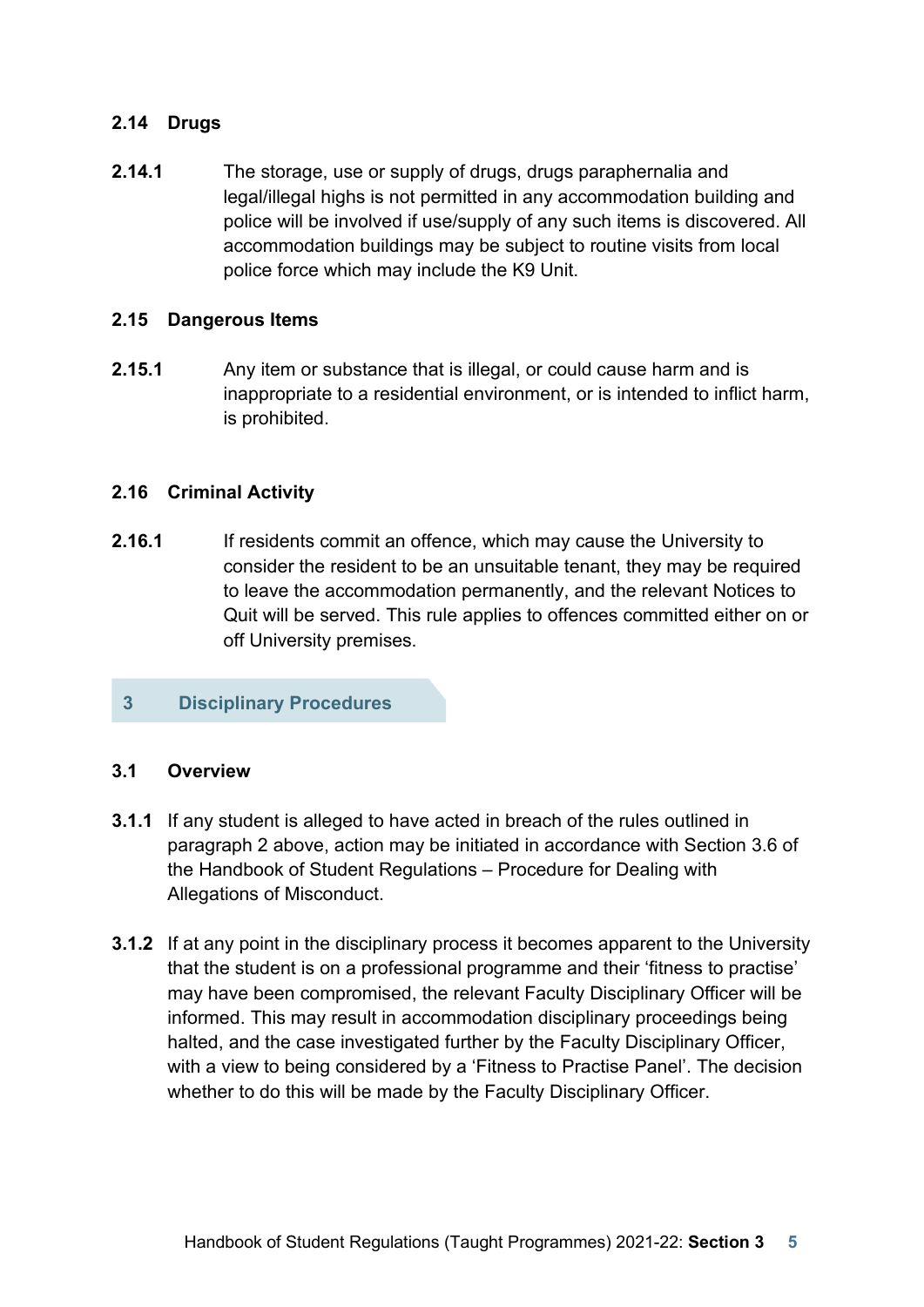**3.1.3** At all stages of the disciplinary process, a 'Friend' may accompany the resident (see Section 1 of the Handbook of Student Regulations for a definition of a 'Friend')

## **3.2 Stage 1: The Informal Stage**

- **3.2.1** Stage 1 will be conducted in line with 3.6.1 of the Handbook of Student Regulations. The University may delegate responsibility for dealing with Stage 1 disciplinary matters to its contractors, for example Sodexo.
- **3.2.2** Outcomes at Stage 1 may include a warning or a fine (standard fines for breaches of the Accommodation Rules are set out in Appendix 2 of these rules); or the matter being referred to Stage 2. Additionally, confiscation procedures may be applied at this stage.
- **3.2.3** A student may appeal against the outcome of the Stage 1 disciplinary process.
	- **3.2.3.1** Within 5 days of Stage 1 outcome, students should consult the Nominated Accommodation Representative who will explain the reasons for the fine and the criteria used to judge any appeal.
	- **3.2.3.2** Within 10 days of Stage 1 outcome Students should commence an appeal by submitting in writing (email is acceptable) to the Nominated University Accommodation Representative.
	- **3.2.3.3** Appeal letters should describe the basis upon which the appeal is made. Students should understand that an appeal re-opens the case, with the full range of penalties available (i.e. the result of an appeal could be a more severe penalty)
	- **3.2.3.4** If an appeal is lodged, the Nominated University Accommodation Representative will review the case with the managers concerned and come to a uphold the appeal or if the matter cannot be resolved, arrange a Stage 2 Disciplinary Hearing to hear the appeal.

## **3.3 Stage 2: The Formal Stage**

**3.3.1** Stage 2 will be conducted in line with 3.6.2.-3.6.10 of the Handbook of Student Regulations. Any Formal Disciplinary Hearing will be chaired by the relevant Disciplinary Officer or their nominee.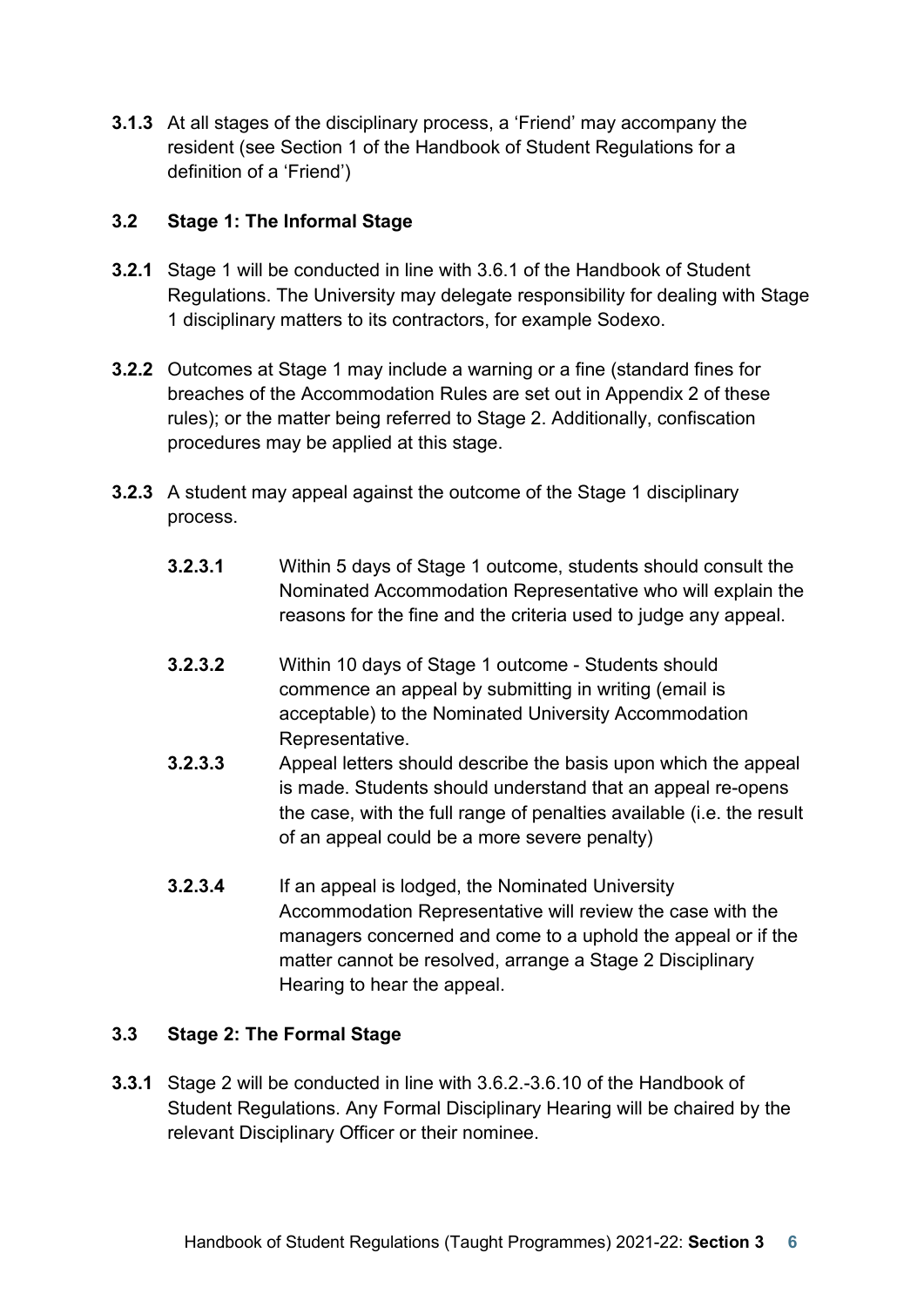**3.3.2** Outcomes at Stage 2 may include penalties as set out in 3.6.6. of the Handbook of Student Regulations. Standard fines for breaches of the Accommodation Rules are set out at Annexe 2 below.

## **3.4 Stage 3: Request for Review**

**3.4.1** Stage 3 will be conducted in line with 3.7 and Appendix G of the Handbook of Student Regulations. Any Request for Review should be submitted to the Students Appeals and Complaints Officer at [studentappealsandcomplaints@northumbria.ac.uk](mailto:studentappealsandcomplaints@northumbria.ac.uk)

## **3.5 Taking a case to the OIA**

**3.5.1** If the student wishes to challenge the University's decision, but judge they cannot do so on the grounds permitted in Appendix G, they may request a Completion of Procedures Letter from the Student Appeals and Complaints Officer [\(studentappealsandcomplaints@northumbria.ac.uk\)](mailto:studentappealsandcomplaints@northumbria.ac.uk) within 1 month of the decision and take their case to the Office of the Independent Adjudicator (OIA) (See Appendix H of the Handbook of Student Regulations for further information).

## **ANNEXE 1**

## **Damage charges**:

These are not fines but are straight re-charges that the University has incurred as a result of, either accidental damage or malicious damage. Where there is a case of malicious damage, there may also be disciplinary proceedings. If there is an accidental damage charge, a student will be informed by Accommodation Management, and it will be applied to their student account.

Charges may also be imposed in the event of a resident being "locked out" due to failing to take responsibility for their own keys, where this failure results in repeated security call outs.

Students wishing to challenge the above charges should do so by submitting a Student Complaint in accordance with Section 10 of the Handbook of Student Regulations.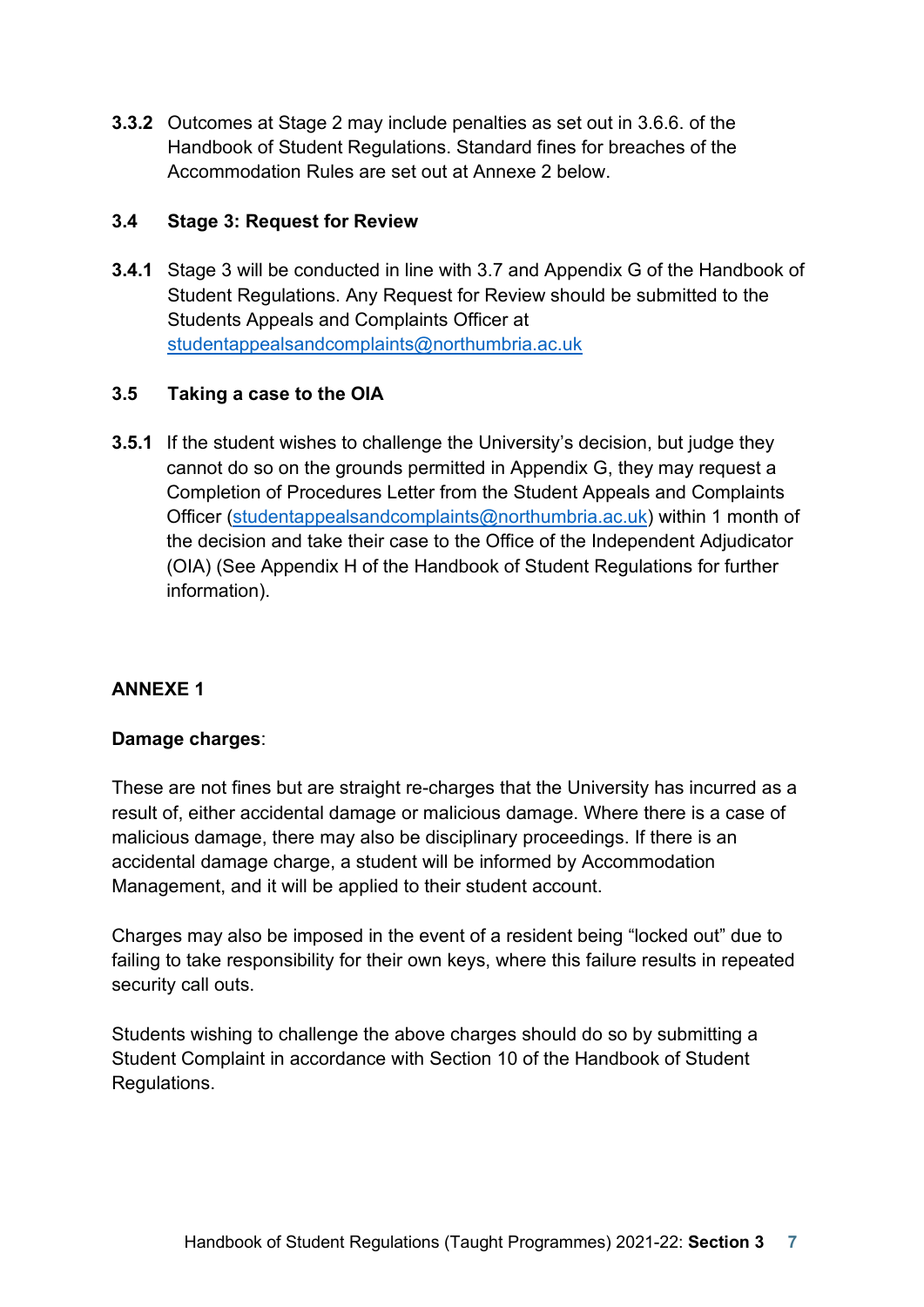#### **ANNEXE 2**

#### **Standard Fines:**

The following fines may be applied at Stage 1: Informal Stage, or Stage 2: Formal Stage of the Disciplinary process. This list is not exhaustive or definitive, but is indicative of how seriously the University regards these examples of misconduct. Repetition of the same offence could result in an increased fine being applied.

| 2.1    | Failure to attend the compulsory Accommodation                  | £30                 |
|--------|-----------------------------------------------------------------|---------------------|
|        | Induction, following your arrival                               |                     |
| 2.2.2. | Non-evacuation of the building on hearing the fire alarm        | £50                 |
| 2.2.3. | Inappropriate use of emergency exit (e.g. using them            | £30                 |
| 2.2.7. | as an exit and setting off the alarm when there is no           |                     |
| 2.2.8. | fire)                                                           |                     |
| 2.2.3. | Wedging open fire doors or removal of automatic door<br>closers | £30                 |
| 2.2.4  | Misuse or interference of fire systems and equipment            | £50 - £130          |
|        | provided for the purpose of detection, safety or                |                     |
|        | firefighting (detectors, extinguishers etc)                     |                     |
| 2.2.4  | Activation of pre alarm (a system warning that the fire         | £20 on first time,  |
|        | alarm will go into full activation if not re-set by a           | £60 on second       |
|        | member of staff):                                               | occasion and rising |
|        |                                                                 | further on          |
|        |                                                                 | subsequent          |
|        |                                                                 | occasions           |
| 2.2.4. | Activating the fire alarm without reasonable cause              | £70                 |
| 2.2.6. | (including not attending to food being cooked at all            |                     |
|        | times)                                                          |                     |
| 2.2.5  | Prohibited items, with the potential to cause a fire            | £70                 |
|        | hazard, e.g. candles or other similar items, found to be        |                     |
|        | alight                                                          |                     |
| 2.3.   | Smoking or vaping in prohibited areas                           | £50 for the first   |
|        |                                                                 | offence; £70 for    |
|        |                                                                 | subsequent          |
|        |                                                                 | offences            |
| 2.5.   | Failure to comply with Health, Safety and Wellbeing             | £50 - £300          |
|        | guidance and legislation                                        |                     |
| 2.6    | Noise problems                                                  | £30 minimum (fines  |
|        |                                                                 | for noise are       |
|        |                                                                 | automatically £60   |
|        |                                                                 | minimum during      |
|        |                                                                 | exam periods)       |
| 2.13   | Anti-social behaviour problems or dangerous behaviour           | £50 - £300          |